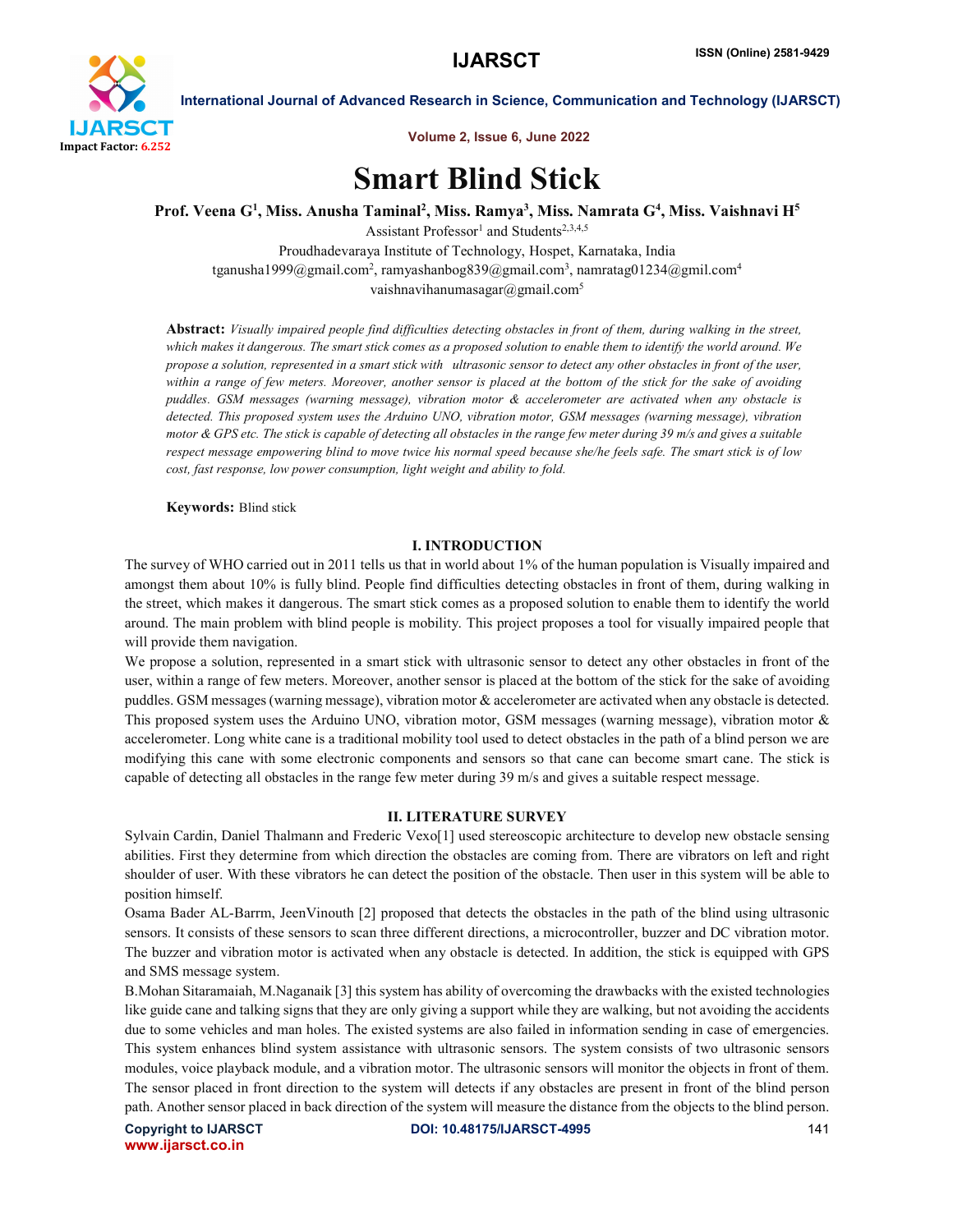

International Journal of Advanced Research in Science, Communication and Technology (IJARSCT)

## Volume 2, Issue 6, June 2022

The voice module will play the corresponding voice for intimating the blind person about the danger happening. The vibration motor is useful in case of person is in traffic and if the voice output is not audible in busy areas. In an addition, there is a GSM module connected to the system, for providing the information exchanging from the blind people.

F. van der Heijden, P.P.L. Regtien [4] this paper describes the system architecture for a navigation tool for visually impaired persons. The major parts are: a multi-sensory system comprising stereo vision, acoustic range finding and movement sensors, a mapper, a warning system and a tactile human-machine interface. There are three main sensors in this project stereovision, optical flow, and sonar.

Srirama Divya, B. Navya, P. Suma manasa, S. Chitra [5] the paper presents a theoretical model and a system concept to provide a smart electronic aid for blind people. The system is intended to provide overall measures – Artificial vision and object detection. The aim of the overall system is to provide a low cost and efficient navigation aid for blind which gives a sense of artificial vision by providing information about the environmental scenario of static and dynamic objects around them. Ultrasonic sensors are used to calculate distance of the obstacles around the blind person to guide the user towards the available path. Output is in the form of voice which the blind person can hear e.g., right, left etc. The hardware consists of Arduino Uno board, ultrasonic sensors and speaker.

Ankit Agarwal, Deepak Kumar, Abhishek Bhardwaj [6] this paper proposes an economical ultrasonic stick for visually challenged people, so as to gain a personal Independence and free from the external help. A portable user friendly device is developed that can identify the obstacles in the path using ultrasonic sensors and Camera. Ultrasonic sensors can scan three different directions (at 180o). Camera can be used as an alternative tool in the places that surrounds with the low signal coverage, a microcontroller, buzzer and vibrating motor. The buzzer and vibration motor is activated when any obstacle is detected. GPS system provides the information regarding to his current location.

# III. PROBLEM STATEMENT

Blind people can't easily recognize obstacles or stairs while using normal blind stick. No safety features on the normal blind stick Can't locate the locations of the normal blind stick user when they are having an emergency problem or lost in public area.

# IV. PROPOSED SYSTEM

In this proposed system an ultrasonic sensor is ar\ranged to detect the obstacles. RF transmitter and receiver are there in this project. The transmitter will be with the person if the caretaker presses the switch in RF transmitter, then the buzzer will ON to locate the Stick. When obstacle is near then buzzer alert will be given. The main microcontroller here is Arduino Nano.

# IV. METHODOLOGY

We here propose an advanced blind stick that allows visually challenged people to navigate with ease using advanced technology. The blind stick is integrated with ultrasonic sensor along with light and water sensing. Our proposed project first uses ultrasonic sensors to detect obstacles ahead using ultrasonic waves. On sensing obstacles, the sensor passes this data to the Arduino Uno. The Arduino uno then processes this data and calculates if the obstacle is close enough. If the obstacle is not that close the circuit does nothing. If the obstacle is close the Arduino Uno sends a warning in the form of voice. It also detects and sounds a different buzzer if it detects water and alerts the blind. The stick also includes the vibrator. If the obstacle is close the Arduino uno sends a warning through vibration. Water detection is done by water sensor. One more feature is that it allows the blind to detect if there is light or darkness in the room. The system has one more advanced feature integrated to help the blind find their stick if they forget where they kept it. A wireless RF based remote is used for this purpose. Pressing the remote button sounds a buzzer on the stick which helps the blind person to find their stick.

# V. DESIGN OF PROPOSED SYSTEM

During the evaluation of this method, opinions on individuals with visual impairments were formed through discussions and interviews with users to identify resources designed for blind people with disabilities. The Design of a Stick Prototype for People with Visual Impairment Using Ultrasonic Esp8266 is discussed below. The views of blind people are one of

www.ijarsct.co.in

#### Copyright to IJARSCT **DOI: 10.48175/IJARSCT-4995** 142